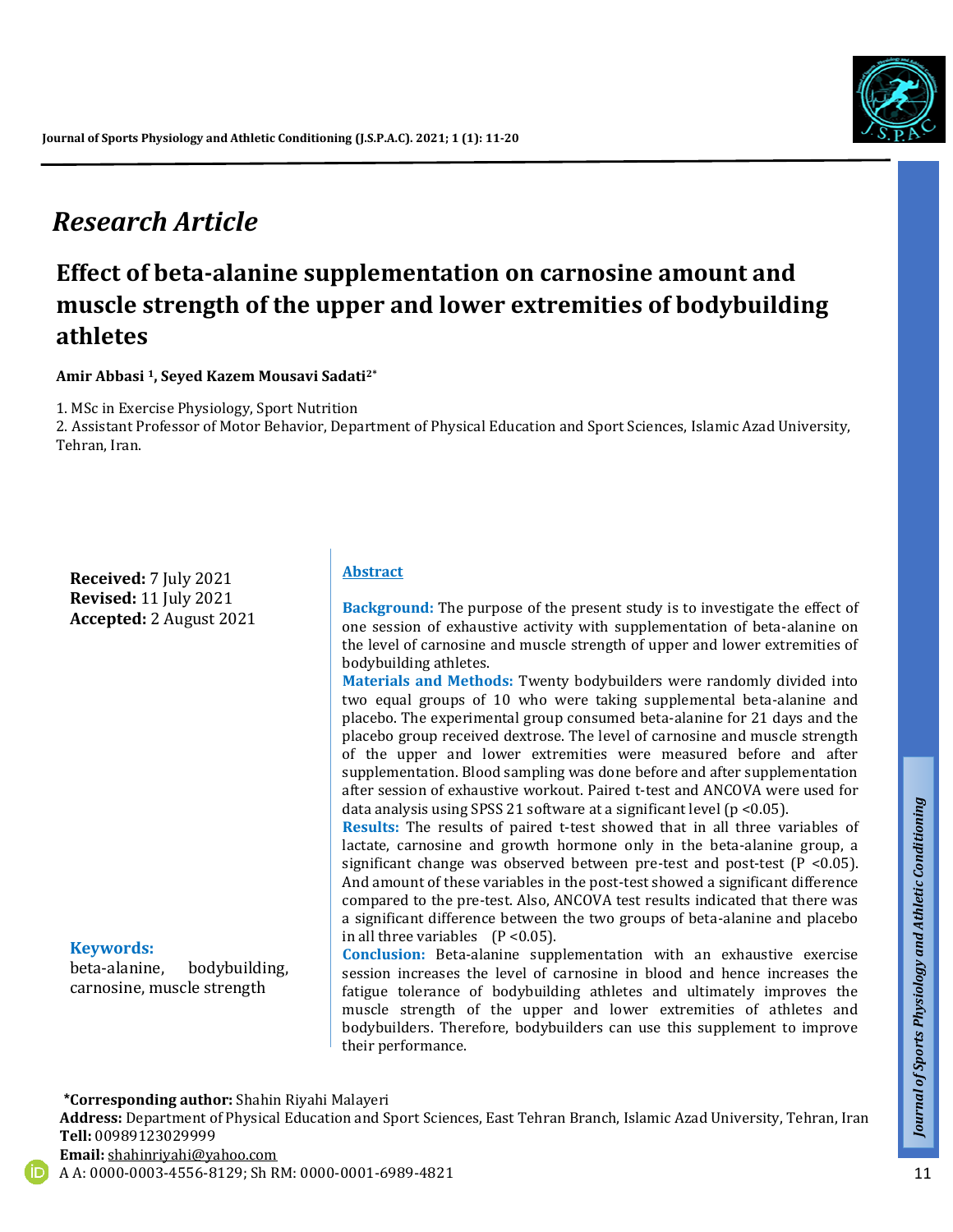## **1. Introduction**

In high-intensity activities, the energy consumption of muscle cells may increase by more than 100 times (1), which requires more energy than what is supplied by the capacity of the aerobic system; as a result, the muscle cells tend to increase their energy needs through an anaerobic system. Although this system responds somewhat to the need for energy during intense activity, many factors such as accumulation of metabolites, as well as loss of substrate reserves, will result in muscle fatigue and loss of performance (2,3). So far, many physiological factors have been expressed in recognizing and justifying the function of this system, in which the role of acidic-basic equilibrium seems significant. In a way that energy outflow reduction of the anaerobic system, and consequently the athlete's decline in performance, is considered to be largely due to the decrease in the pH of the cell and its environment. Therefore, it seems that the use of methods that helps to maintain the stability of the acidic-basic balance can, by delaying the process of muscular fatigue, make the athlete more active at a higher intensity and lead to the athlete's functional development (4). Metabolic acidosis caused by activity is one of the most important factors affecting muscle performance during high intensity activities (5); hence, a group of supplements and substances that contribute to delaying or reducing fatigue have been welcomed by athletes, including beta-alanine supplements, due to controversial findings reported about its effect on exercise fatigue. Due to the specific role of beta-alanine as a carnosine substrate (the main contributor to  $H +$  buffering during high intensity exercise), the use of beta-alanine has become commonplace as an ergogenic assistant of athletic performance (6).

Beta-alanine is an unnecessary acid that is synthesized by the bacteria in the intestine due to the breakdown of the pyrimidine chain and the de-carboxylation of L Aspartate (7, 8). Research shows that in the pathway for the synthesis of carnosine, the concentration of beta-alanine as a substrate can play a limiting role (9). Therefore, its use as a dietary supplement with the aim of increasing the substrate to produce carnosine and counteracting metabolic acidosis resulting from activity, and therefore increasing exercise performance and increasing fatigue resistance seems logical; for example, Varanoske et al in their research to investigate the effect of beta-alanine consumption on performance, and blood carnosine in men and women, concluded that beta-alanine use can improve performance, increase blood carnosine levels and postpone fatigue, and increase the athlete's tolerance to increase exhaustion time (10). On the other hand, Van et al (2) examined 10 weeks of resistance training with beta-alanine on peak performance, fat mass index and hypertrophy. At the end of 10 weeks, there was no change in power peak in Scott's movements and chest press, but there was a significant change in hip and breast hypertrophy (2). Therefore, in this study, researchers are looking for an answer to the question, whether the use of beta-alanine affects the level of blood carnosine and the performance of bodybuilders after a session of exhausting activity?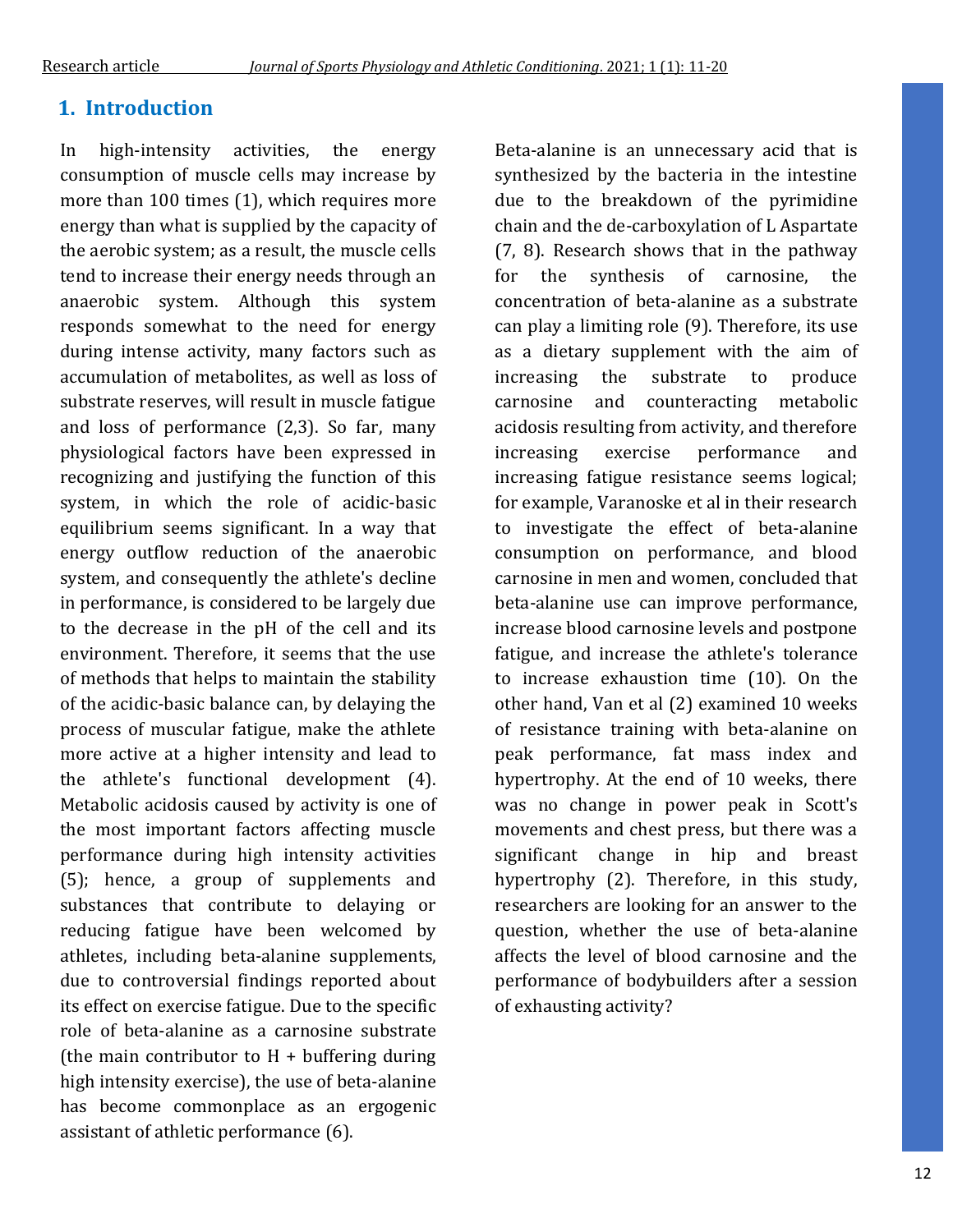### **Subjects**

This is a quasi-experimental study with pretest-posttest design including experimental group supplemental beta-alanine consumption and placebo group, placebo consumption. The statistical population of the present study are athletes referring to gyms in 4 regions north, south, east and west of Shahre Ray, who have a history of at least 2 years of resistance exercise, including 20 athletes available according to the criteria for entry and exit, randomly divided into experimental and placebo groups. After identifying the research samples based on the criteria for entry and non-entering the research and random division into two groups (Each group includes 10 people). Required explanations were given about the stages of the research, and the voluntary and informed participation consent form was signed by research subjects. For the purpose of pre-test measurements, the samples were requested to be present at the gym according to the timetable. After attending the subjects, the initial information form was completed by them and then anthropometric measurements were performed from each person.

### **Exercise protocol**

The subjects performed their resistance exercises 20 days, under the supervision of the investigator, according to the general practice protocol set out in Table 1. Before supplementing and practicing, the subjects performed an exhausting activity session that included chest press and leg press movements in three sets with

**2. Materials and Methods and intensity of 70 to 75% of a maximum** repetition until exhaustion was achieved. The rest between sets was 90 and between movements was 3 minutes (11). Immediately after a exhaustive activity session, blood samples were taken at a rate of 5 cc. 1RM test of squat movements and chest press were used to measure the strength of the muscles of the lower and upper limbs. In this way, the subject first chooses a light weight and performs the movement, then according to the subject's strength, each time some weight is added to the barbell until the other person cannot perform the movement, which in 4 to 6 movements of the subjects to They reached their maximum repetition. Between each movement, the subjects rested for two minutes (12).

> Then, the daily dose of 6 g of beta-alanine supplement (3 g before and 3 g after exercise) was given to the supplement group for 20 days (13), and the placebo group received 6 g of dextrose powder daily in packages similar to beta-alanine packages. The subjects of the present study performed chest press and leg press movements on the 20st day similar to an exhausting exercise session before receiving beta-alanine, and the second blood sample was performed immediately after exhausting exercise (14).

### **Statistical analysis**

the two groups, as in the pre-test, were followed up in the post-test. Shapiro Wilk test was used to test the normality of data. Then the paired t-test was used to compare the results of intra-group and covariance analysis to compare the results between the groups of the means. All statistical analyzes were performed at the significance level of 0.05 and using SPSS version 20 software.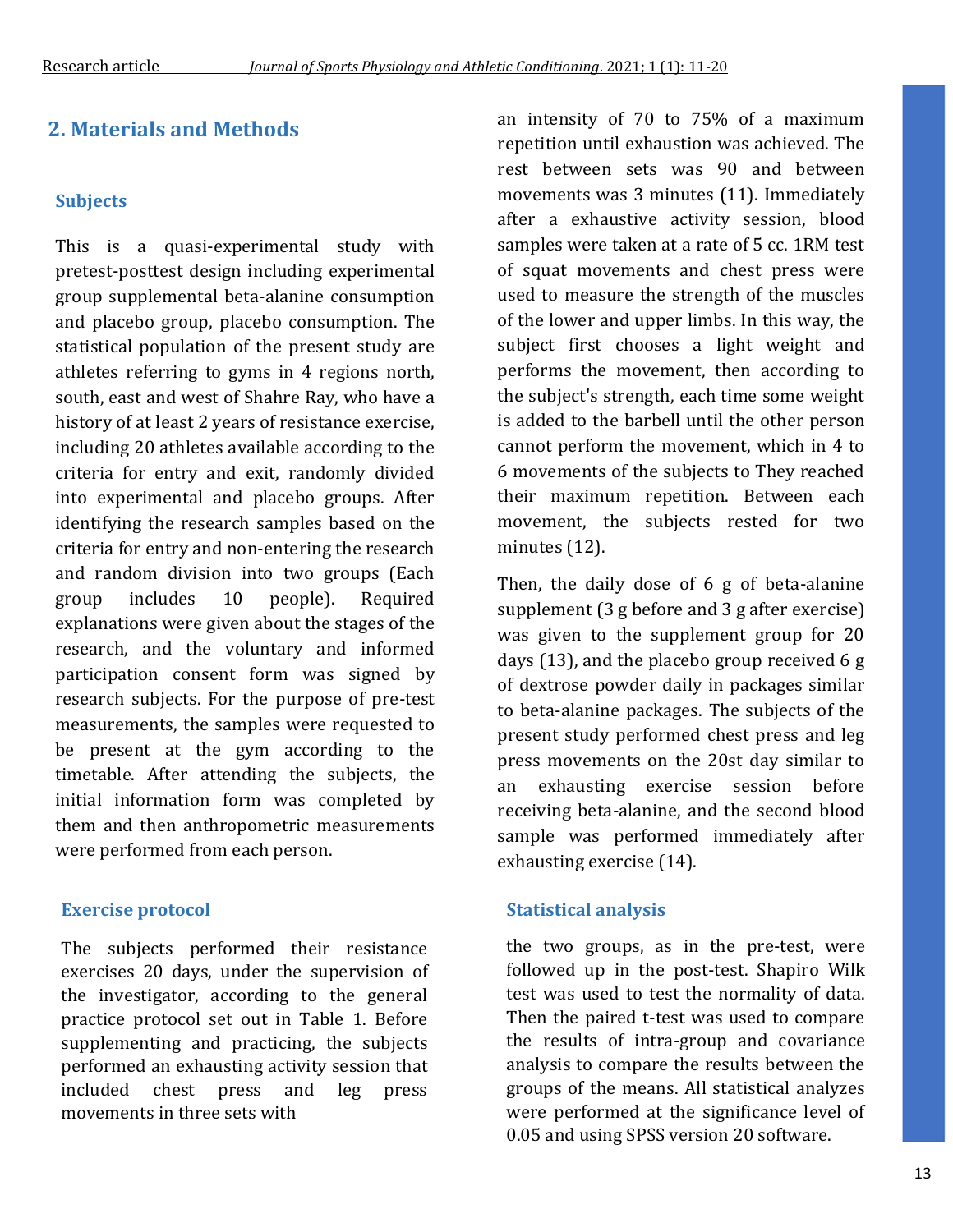## **3. Results**

Anthropometric characteristics of the subjects are presented in Table 2. The results showed that the subjects are normal in terms of anthropometric characteristics. To compare the difference in mean in one group, paired t-test was used. Table 3. Results showed that there was a significant difference between the pre-test and post-test groups in all three variables in the beta-alanine group (P <0.05). In order to compare the difference between upper and lower limb muscle strengths and carnosine in both groups, the covariance analysis test was used, the results of the test were reported in Table 4. The results of the covariance analysis showed that there was a significant difference between the two groups on muscle strength and carnosine level in athletes (P <0.05).

| <b>Session pre week</b> | <b>Movement</b>                   | No. of Turn & Repetition              | Intensity     |
|-------------------------|-----------------------------------|---------------------------------------|---------------|
| <b>First session</b>    | <b>Bench Press</b>                | $8-8-10-12$                           | 70 to 75% 1RM |
|                         | Pull Ups                          | $6\times4$                            | 70 to 75% 1RM |
|                         | <b>Lateral Raises</b>             | $8 - 8 - 10 - 12$                     | 70 to 75% 1RM |
|                         | <b>Biceps Curl</b>                | $10 - 12 - 12$                        | 70 to 75% 1RM |
|                         | <b>Pulling Row</b>                | $8 - 8 - 10 - 12$                     | 70 to 75% 1RM |
|                         | <b>Dumbbell Triceps Extension</b> | $8 - 10 - 12$                         | 70 to 75% 1RM |
|                         | Crunch                            | $20\times4$                           | 70 to 75% 1RM |
| <b>Second session</b>   | Leg press                         | 8-10-12-12                            | 70 to 75% 1RM |
|                         | Leg Extension                     | $8 - 10 - 12$                         | 70 to 75% 1RM |
|                         | <b>Back Extension</b>             | $8-10-12-12$                          | 70 to 75% 1RM |
|                         | Lungs                             | $\overline{(8-10-12)}$ RL $(8-10-12)$ | 70 to 75% 1RM |
|                         | Box Squat (go up)                 | L $(20\times5)$ R $(20\times5)$       | 70 to 75% 1RM |
|                         | Hug Squat                         | $8 - 8 - 10 - 12$                     | 70 to 75% 1RM |
| <b>Third session</b>    | <b>Bench Press</b>                | $8 - 10 - 12$                         | 70 to 75% 1RM |
|                         | <b>Lateral Raises</b>             | $8 - 10 - 12$                         | 70 to 75% 1RM |
|                         | <b>Biceps Curl</b>                | 8-10-12-12                            | 70 to 75% 1RM |
|                         | <b>Pulling Row</b>                | 8-10-10-12                            | 70 to 75% 1RM |
|                         | Leg Press                         | $8 - 8 - 10 - 12$                     | 70 to 75% 1RM |
|                         | Leg Extension                     | $8 - 10 - 12$                         | 70 to 75% 1RM |
|                         | <b>Back Extension</b>             | $8 - 10 - 12$                         | 70 to 75% 1RM |

#### **Table 1: Table 1. General Resistance Exercises for 20 day**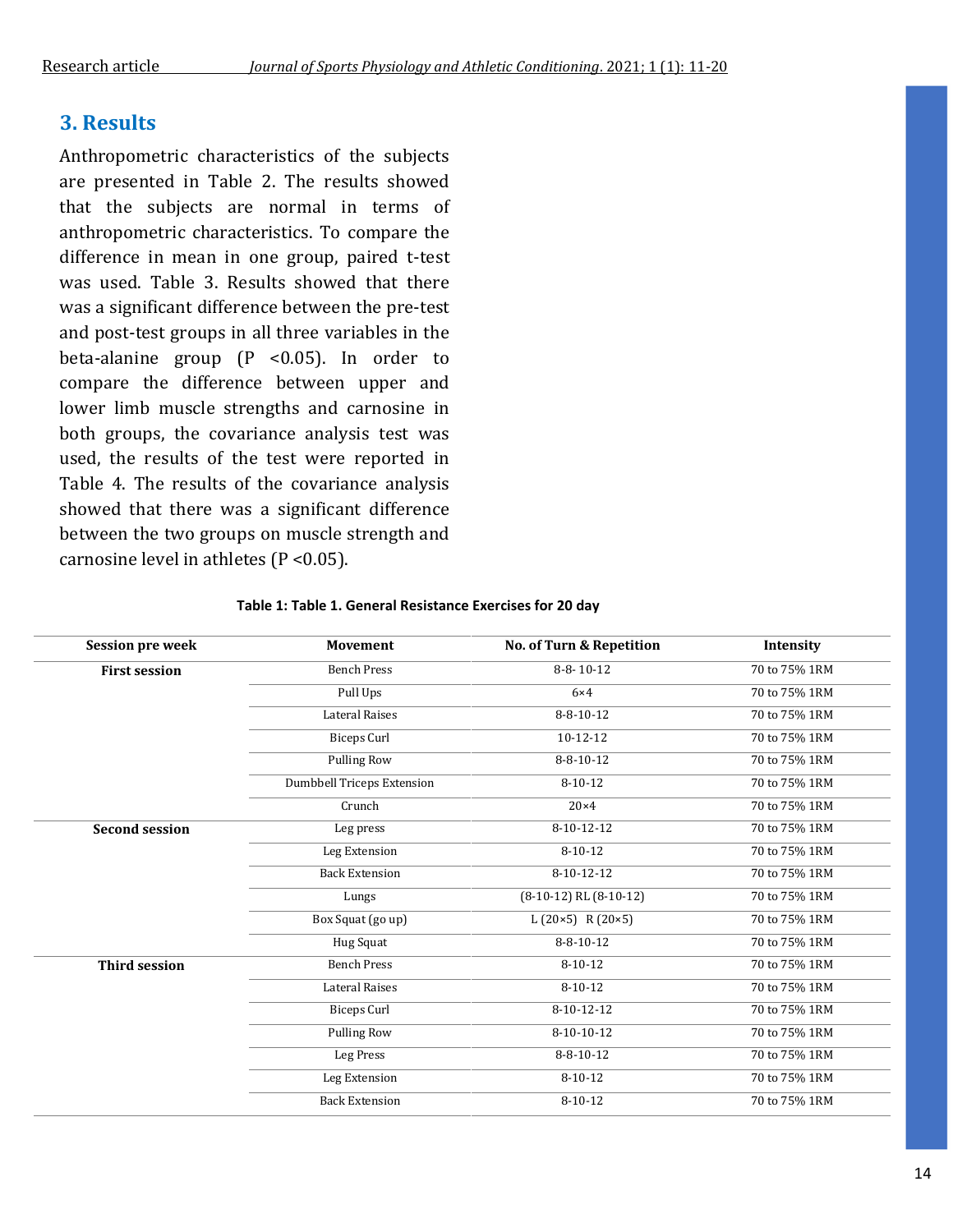#### Research article *Journal of Sports Physiology and Athletic Conditioning*. 2021; 1 (1): 11-20 Table 1. Anthropometric characteristics of subjects

| Variable   | <b>Beta-alanine</b> | <b>Placebo</b>    |
|------------|---------------------|-------------------|
| Age        | $0.65 \pm 29.30$    | ± 1.4728.23       |
| Weigh (kg) | $0.21 \pm 85.33$    | $2.56 \pm 86.80$  |
| Height     | $1.32 \pm 180.62$   | $2.44 \pm 182.51$ |

#### Table 3. covariance analysis for inter-group differences

| <b>Variable</b>        |           | <b>Placebo</b>   | Beta-alanine     | Sig.     |
|------------------------|-----------|------------------|------------------|----------|
| Carnosine $(ng/L)$     | Pre-test  | $15.04 \pm 5.7$  | $13.54 \pm 0.29$ | $0.000*$ |
|                        | Post-test | $13.77 \pm 0.93$ | $20.93 \pm 0.55$ |          |
|                        | Pre-test  | $0.95 \pm 0.1$   | $0.94 \pm 0.26$  | $0.000*$ |
| Lactate(mmol/L)        | Post-test | $9.2 \pm 0.26$   | $4.37 \pm 0.19$  |          |
| <b>Muscle Strength</b> | Pre-test  | $73.1 \pm 1.52$  | $73.7 \pm 2.35$  | 0.059    |
| of Upper Limbs         | Post-test | $73.8 \pm 3.11$  | $76.4 + 4.16$    |          |
| (Chest Press)          |           |                  |                  |          |
| <b>Muscle Strength</b> | Pre-test  | $80.7 \pm 1.33$  | $81 \pm 0.81$    | $0.000*$ |
| of Lower Limbs         | Post-test | 76.4±4.16        | $83+2.04$        |          |
| (Foot Press)           |           |                  |                  |          |

#### \* Significance level (P ≤ 0.5) was considered







Figure2. Comparison of the mean lactate pre- and post-supplementation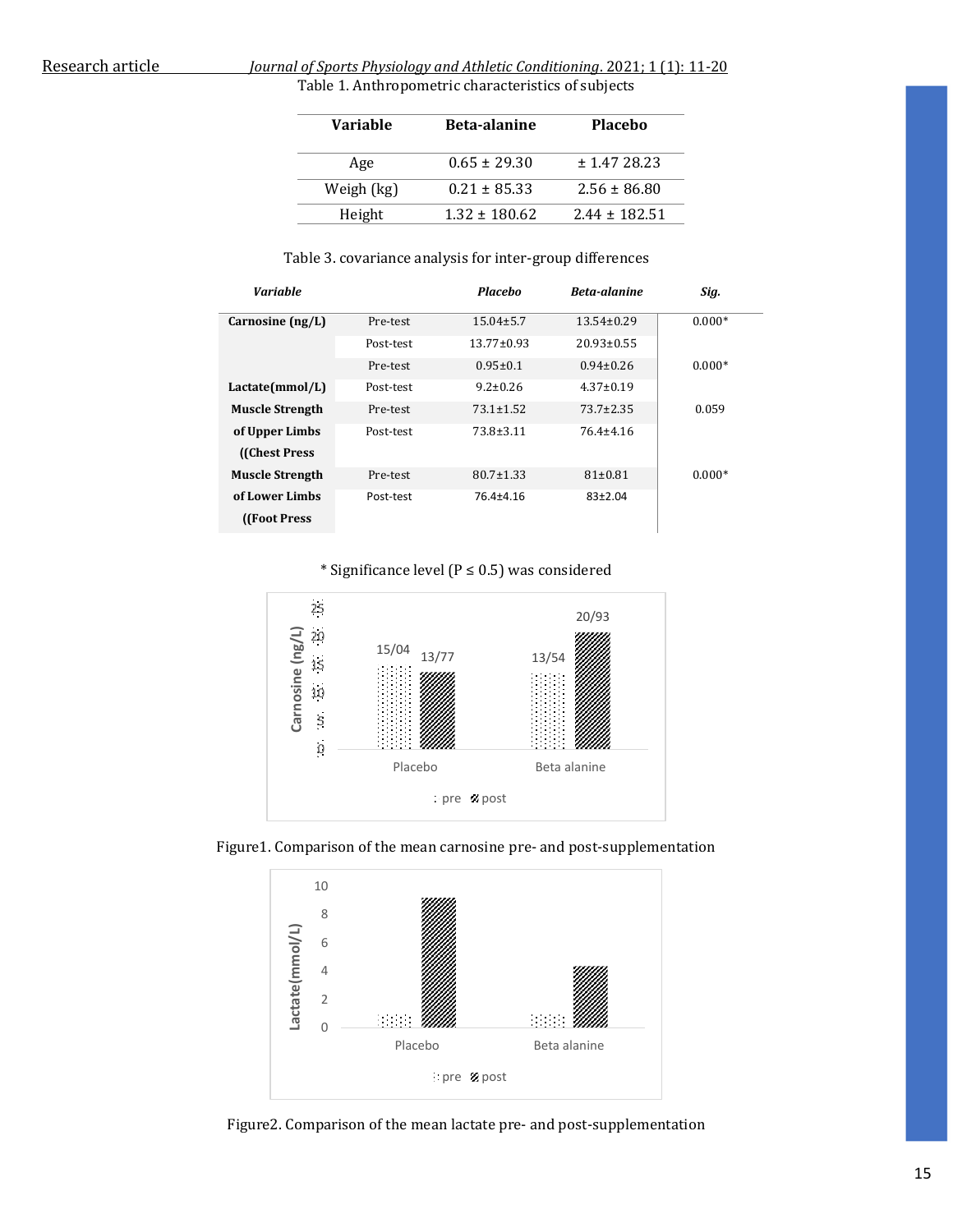## **4. Discussion**

The purpose of this study was to investigate the effect of one session of exhaustive activity and supplementation of beta-alanine on the level of carnosine and muscle strength of the upper and lower extremities of athletes. The results showed that all of the variables in the post-test showed a significant difference compared to the pre-test (P <0.05) only in the experimental group. Also, there was a significant difference between the experimental and placebo groups in all variables (P <0.05). The findings of the present study are consistent with the findings of Kendrick et al (15), Hoffman et al (16), Van et al [2], regarding increase of carnosine but are inconsistent with the results of Kern et al (17) and Black et al (18). Perhaps this inconsistency is related to the exercise protocol, the number of sessions per week and the length of the course, the age of the subjects, the type of subjects, and the amount of supplements consumed. The subjects of the study were bodybuilding athletes who had a resistance training during the past year. The daily supplementary dose was 6 grams and the duration of the test was 21 days. While subjects from different research groups were athletes from different disciplines and non-athletes, and the supplementation rate was from 2.8 g to 6 g per day. In their study, Black et al (18) investigated the effect of beta-alanine use in 28 days on muscle pH and muscle strength during high intensity exercises, and concluded that the supplementation of beta-alanine does not have a significant effect on the level of muscle carnosine and inner-muscle pH and performance during high intensity exercises; however, it prevented blood pH decrease and increased the performance by about 2-3% during circular exercises, but these changes were not statistically significant (18). There were also many individual differences in the amount of carnosine in response to beta-alanine intake.

One of the main reasons for the differences between studies, are consumption doses and different strategies for beta-alanine use (19-21). Lilly et al (22) concluded in their review that supplementation of beta-alanine for up to 2 weeks could lead to an increase in the level of carnosine in the muscles, which may promote athlete's performance as well. However, due to the fact that carnosine is synthesized in muscle and other tissues from the alanine-histidine and carnosine synthase, and since this enzyme is more likely to be combined with histidine and the concentration of histidine in the exercised muscles is higher than that of alanine, it is clear that carnosine synthesis is higher in the presence of Beta-alanine because a combination of both enzymes is found in exercised muscles (23). In previous studies, it has been shown that in intensive exercises, carnosine increase is due to an increase in the number of pairing of actin and myosin proteins, and ultimately the optimal action potential, while increasing carnosine in prolonged and continuous resistance exercises due to stimulate the use of muscle fibers and maintenance of fibrous muscle levels and leads to increase of carnosine (24). Therefore, increasing the amount of carnosine in the muscles of the subjects of the present study can be attributed to their history of resistance training [at least one year] and stimulation of the use of muscle fibers and beta-alanine consumption. The findings of this study were consistent with the findings of Stoot et al (4). Harris et al (25), regarding the effect of beta-alanine supplementation on the strength of athletes. On the other hand, they were inconsistent with findings of Kendrick et al (15), Smith et al (26).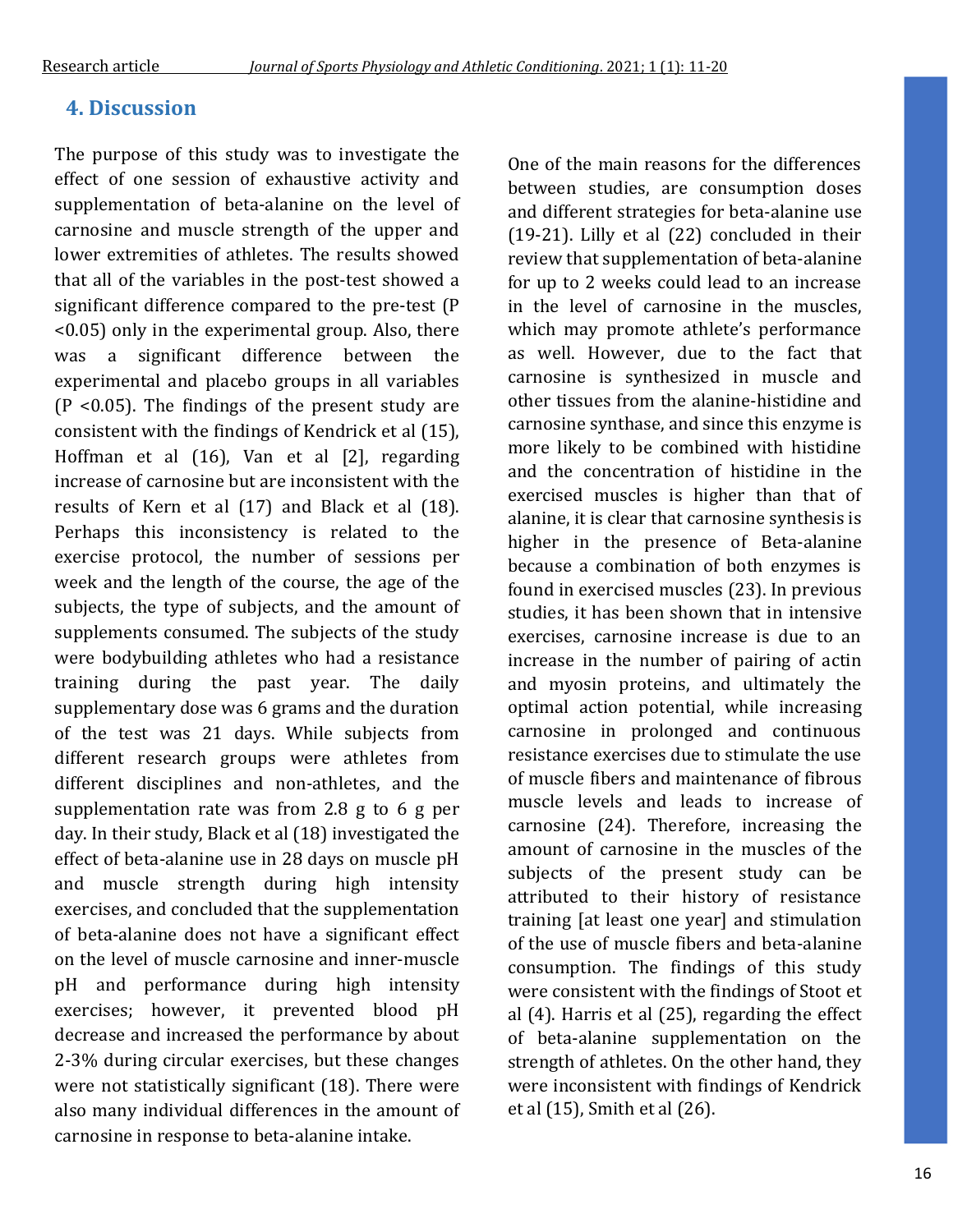In general, the lack of inconsistency may have been in the exercise program, the number of sessions, the involved muscle group, the diet, the sex of the subjects, the age of the subjects, the type of muscle intramuscular, and the amount consumed. Smith et al (26) examined the effect of 8 weeks of supplementation of beta-alanine in intensive exercises on muscular neural fatigue, strength peak, body composition, and hypertrophy. At the end of 8 weeks, no changes in body composition and muscle hypertrophy were observed. Kwang et al reviewed 10 weeks of supplemental beta-alanine supplementation with resistance training on peak power indexes, fat mass index and hypertrophy. At the end of 10 weeks, there was no change in power peak in Scott's and Chest's movements; there was no change in fat mass index, but significant changes were observed in the hypertrophy of the chest and thigh muscles (6). The exact mechanism of hypertrophy and subsequent changes to increase the power of beta-alanine supplements and resistance training is precisely unrecognized. However, probably due to the fact that supplements of beta-alanine, is an amino acid and structure of skeletal muscle are forced by the amino acid and carnosine in supplements as an enzyme helps to increase protein synthesis in skeletal muscle and also the absorption of beta-alanine in muscle through transporters of amino acid Chloride and sodium is intracellular. This mechanism as an infrastructure for transporting beta-alanine increases energy metabolism and cellular mobility, and subsequently increases the level of contractile proteins of actin and myosin in myositis, which confirms the effect of muscle hypertrophy (4). There is also the presence of histidine as a vital role in protein synthesis in the liver and in exercise and resistance exercises that require coordination of muscle neurons as a transducer

of nerve signals from the myelin sheath and increased concentration and decreased fatigue (27), increased exercise volume and compatibility in resistance exercises. These adaptations and increased exercise volumes will preserve glycogen reserves and increase protein levels in the muscles, and this performance in continuous and prolonged exercises results in compatibility of physiological conditions and muscle hypertrophy and, subsequently, increased power (4). Although the study period was 21 days and 21 days of resistance training cannot result in hypertrophy, among the limitations of the present study we can refer to the lack of placebo group that without resistance training, has a beta-alanine intake which could have been helpful in case of selection of a placebo group without resistance training and comparing the effect of resistance training together with consumption of beta-alanine supplement; therefore, further research is needed to determine whether a session of resistance training of supplemental betaalanine training can affect hypertrophy and the potency of growth factors.

## **5. Conclusion**

Finally, the supplementation of beta-alanine with an exhaustive exercise session increases the level of blood carnosine and hence increases the fatigue tolerance of bodybuilding athletes and ultimately improves the muscle strength of the upper and lower extremities of bodybuilding athletes, and athletes can use this supplement to improve their performance.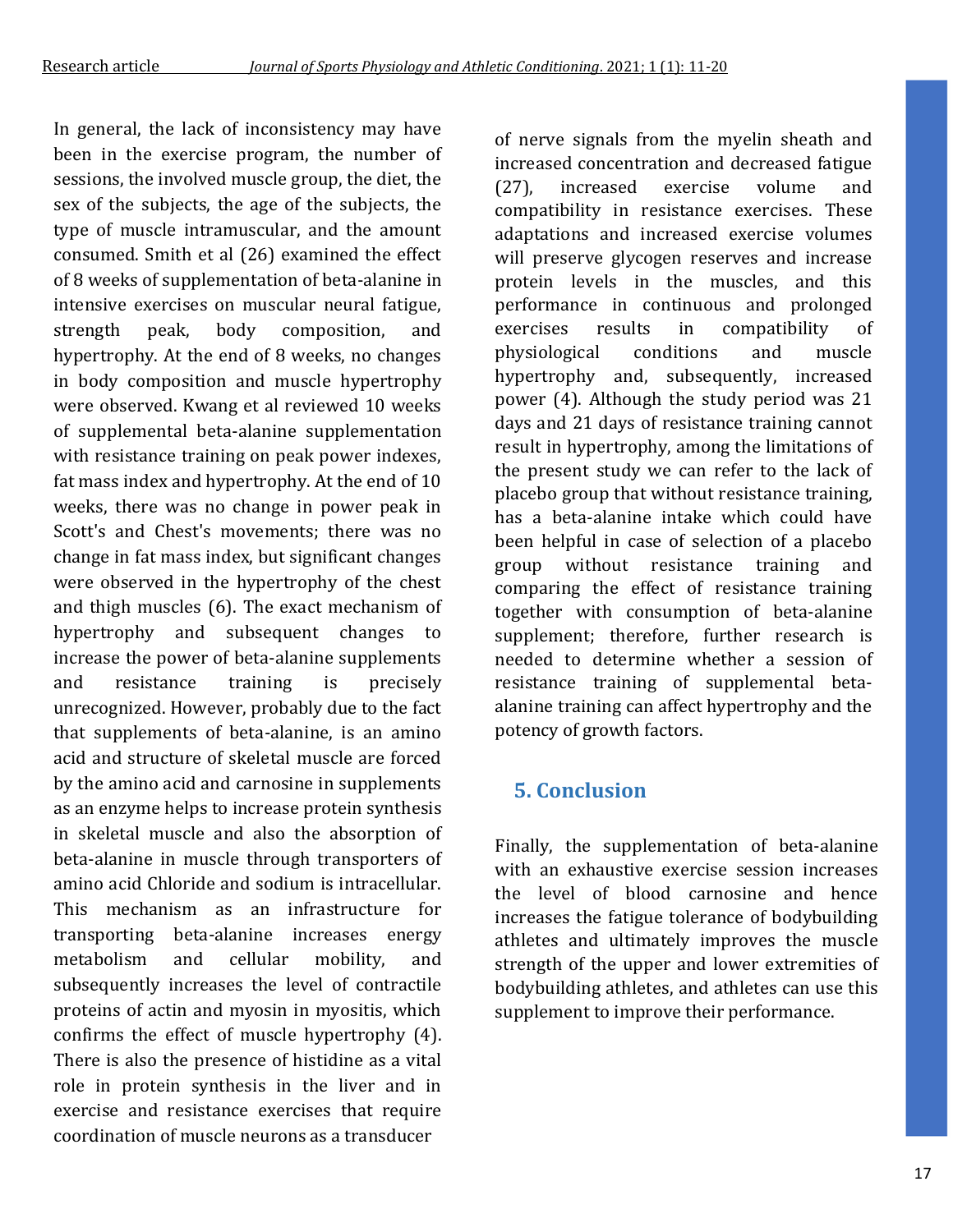## **Acknowledgements**

The authors would like to thanks all the participants who participated in this research. This study was supported by East Tehran Branch, Islamic Azad University, Tehran, Iran.

## **Funding**

None

## **Compliance with ethical standards**

**Conflict of interest** The authors declare that they have no conflict of interest.

**Ethical approval** the research was conducted with regard to the ethical principles (Ethic Code: IR.SSRC.REC.1398.134).

**Informed consent** Informed consent was obtained from all participants.

## **Author contributions**

Conceptualization: A.A., SH.R.M.; Methodology: A.A., SH.R.M.; Software: A.A., S.K.M.S.; Validation: A.A., SH.R.M; Formal analysis: A.A., S.K.M.S.; Investigation: A.A., SH.R.M.; Resources: A.A., SH.R.M; Data curation: A.A., SH.R.M; Writing - original draft: A.A., SH.R.M; Writing - review & editing: A.A., SH.R.M, S.K.M.S.; Visualization: SH.R.M; Supervision: SH.R.M.; Project administration: A.A.; Funding acquisition: A.A., SH.R.M.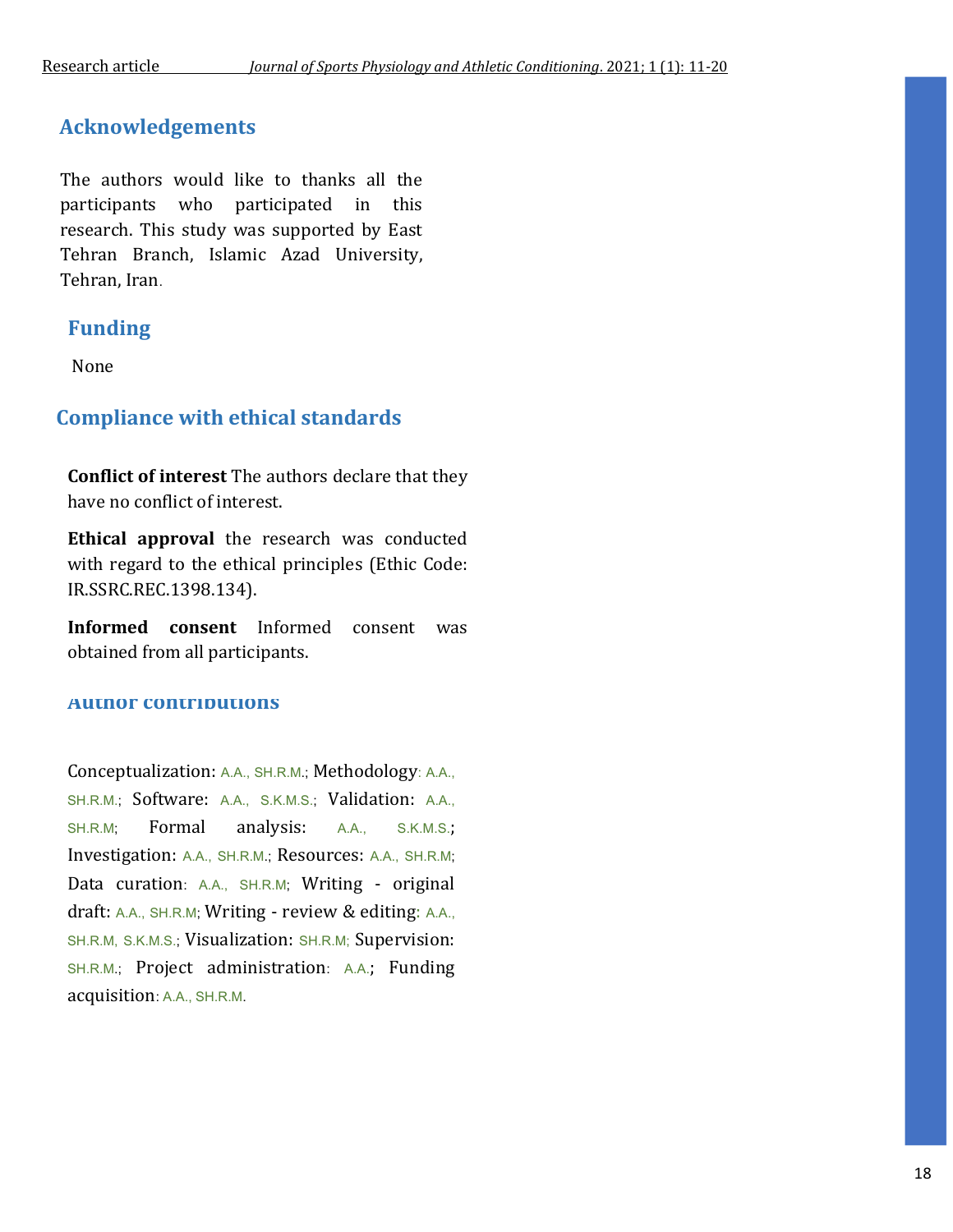### **References**

1. Baker JS, McCormick MC, Robergs RA. Interaction among Skeletal Muscle Metabolic Energy Systems during Intense Exercise. J Nutr Metab.2010;2010:905612. doi: 10.1155/2010/905612. Epub 2010 Dec 6.PMID: 21188163.PMCID: PMC3005844.

2. Van Thienen R, Van Proeyen K, Vanden Eynde B, Puype J, Lefere T, Hespel P. Beta-alanine improves sprint performance in endurance cycling. Med Sci Sports Exerc. 2009 Apr;41(4):898-903.doi: 10.1249/MSS.0b013e31818db708. PMID: 19276843.

3. Ghoochani S, Riyahi Malayeri S, Daneshjo A. Shortterm effect of Citrulline Malate supplement on LDH and Lactate levels and Resistance Exercise Performance. J Mil Med. 2020; 22 (S1) :154-162

doi:10.30491/JMM.22.4.154URL[:http://militarymedj.ir](http://militarymedj.ir/article-1-2669-en.html) [/article-1-2669-en.html](http://militarymedj.ir/article-1-2669-en.html)

4. Stout JR, Graves BS, Smith AE, Hartman MJ, Cramer JT, Beck TW, Harris RC. The effect of beta-alanine supplementation on neuromuscular fatigue in elderly (55-92 Years): a double-blind randomized study. J Int Soc Sports Nutr. 2008 Nov 7; 5:21. doi: 10.1186/1550-2783-5-21. PMID: 18992136;

PMCID: PMC2585553.

5. Jamshidi hossein abadi A, Behpoor N, Jamshidi hossein abadi M, Yoosefi S. The Effect of β-Alanine Supplementation on Serum Lactate Response and Muscular Endurance in Male Bodybuilders. Iranian J Nutr Sci Food Technol. 2017; 12 (2) :19-26 URL[: http://nsft.sbmu.ac.ir/article-1-2280-en.html](http://nsft.sbmu.ac.ir/article-1-2280-en.html)

6. Kim KJ, Song HS, Yoon DH, Fukuda DH, Kim SH, Park DH. The effects of 10 weeks of β-alanine supplementation on peak power, power drop, and lactate response in Korean national team boxers. J Exerc Rehabil. 2018 Dec 27;14(6):985-992.

doi: 10.12965/jer.1836462.231. PMID: 30656159; PMCID: PMC6323321.

7. Rosas F, Ramírez-Campillo R, Martínez C, Caniuqueo A, Cañas-Jamet R, McCrudden E, Meylan C, Moran J, Nakamura FY, Pereira LA, Loturco I, Diaz D, Izquierdo M. Effects of Plyometric Training and Beta-Alanine Supplementation on Maximal-Intensity Exercise and Endurance in Female Soccer Players. J Hum Kinet. 2017 Aug 1;58:99-109. doi: 10.1515/hukin-2017-0072. PMID: 28828081; PMCID: PMC5548158.

8. Parthasarathy A, Savka MA, Hudson AO. The Synthesis and Role of β-Alanine in Plants. Front Plant Sci. 2019 Jul 18; 10:921.doi: 10.3389/fpls.2019.00921. PMID: 31379903; PMCID: PMC6657504.

9. Sale C, Saunders B, Harris RC. Effect of beta-alanine supplementation on muscle carnosine concentrations and exercise performance. Amino Acids. 2010 Jul;39(2):321-33. doi: 10.1007/s00726-009-0443-4. Epub 2009 Dec 20. PMID: 20091069.

10. Varanoske AN, Hoffman JR, Church DD, Coker NA, Baker KM, Dodd SJ, Oliveira LP, Dawson VL, Wang R, Fukuda DH, Stout JR. β-Alanine supplementation elevates intramuscular carnosine content and attenuates fatigue in men and women similarly but does not change muscle l-histidine content. Nutr Res. 2017 Dec; 48:16-25.

doi: 10.1016/j.nutres.2017.10.002. Epub 2017 Oct 7. PMID: 29246277.

11. Richmond SR, Godard MP. The effects of varied rest periods between sets to failure using the bench press in recreationally trained men. J Strength Cond Res. 2004 Nov;18(4):846-9.

doi: 10.1519/14833.1. PMID: 15574093.

12. Seo DI, Kim E, Fahs CA, Rossow L, Young K, Ferguson SL, Thiebaud R, Sherk VD, Loenneke JP, Kim D, et al. Reliability of the one-repetition maximum test based on muscle group and gender. J Sports Sci Med. 2012 Jun 1;11(2):221-5. PMID: 24149193; PMCID: PMC3737872.

13. Culbertson JY, Kreider RB, Greenwood M, Cooke M. Effects of beta-alanine on muscle carnosine and exercise performance: a review of the current literature. Nutrients. 2010 Jan;2(1):75-98.

doi: 10.3390/nu2010075. Epub 2010 Jan 25. PMID: 22253993; PMCID: PMC3257613.

14. Smith AE, Walter AA, Graef JL, Kendall KL, Moon JR, Lockwood CM, et al. Effects of beta-alanine supplementation and high-intensity interval training on endurance performance and body composition in men; a double-blind trial. J Int Soc Sports Nutr. 2009 Feb 11;6:5. doi: 10.1186/1550-2783-6-5. PMID: 19210788; PMCID: PMC2649036.